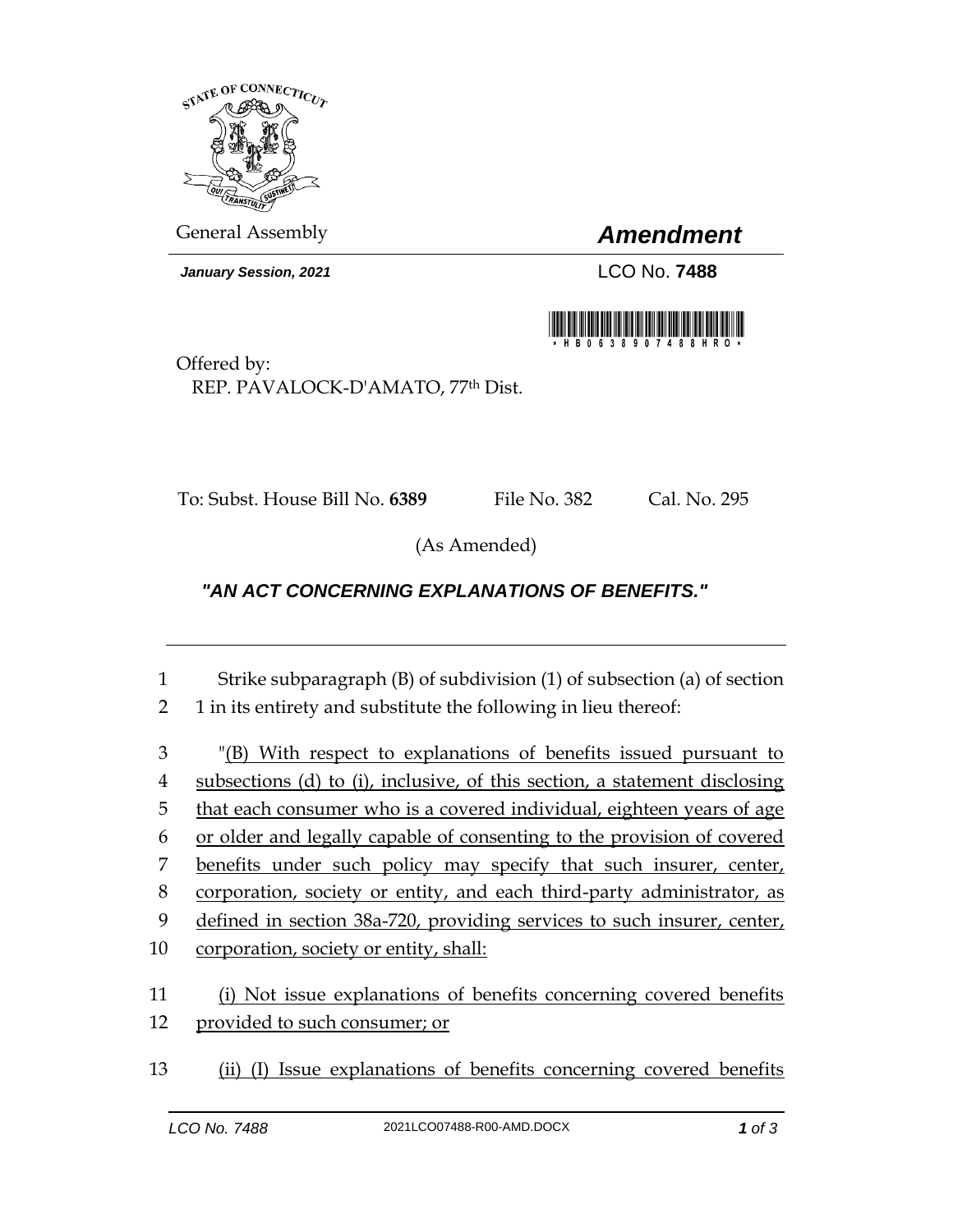| 14     | provided to such consumer solely to such consumer; and                     |
|--------|----------------------------------------------------------------------------|
| 15     | (II) Use a method specified by such consumer to issue such                 |
| 16     | explanations of benefits solely to such consumer, and provide sufficient   |
| 17     | space in the statement for such consumer to specify a mailing address      |
| 18     | or an electronic mail address for such insurer, center, corporation,       |
| 19     | society, entity or third-party administrator to use to contact such        |
| 20     | consumer concerning covered benefits provided to such consumer."           |
|        |                                                                            |
| 21     | Strike subdivision (2) of subsection (d) of section 1 in its entirety and  |
| 22     | substitute the following in lieu thereof:                                  |
| 23     | "(2) Permit each consumer who is a covered individual under the            |
| 24     | policy, eighteen years of age or older and legally capable of consenting   |
| 25     | to the provision of covered benefits to specify, in writing, that such     |
| 26     | insurer, center, corporation, society, entity or third-party administrator |
| 27     | issue explanations of benefits concerning covered benefits provided to     |
| 28     | such consumer solely to such consumer, and specify, in writing, which      |
| 29     | of the following methods such insurer, center, corporation, society,       |
| 30     | entity or third-party administrator shall use to issue such explanations   |
| 31     | of benefits solely to such consumer:                                       |
| 32     | (A) Mailing such explanations of benefits to such consumer's mailing       |
| 33     | address or another mailing address specified by such consumer; or          |
|        |                                                                            |
| 34     | (B) Making such explanations of benefits available to such consumer        |
| $35\,$ | by electronic means and notifying such consumer by electronic means,       |
| 36     | including, but not limited to, electronic mail, when such insurer, center, |
| 37     | corporation, society, entity or third-party administrator makes each       |
| 38     | such explanation of benefits available to such consumer by electronic      |
| 39     | means, provided making such explanations of benefits available to such     |
| 40     | consumer by electronic means and notifying such consumer by                |
| 41     | electronic means complies with all applicable federal and state laws and   |
| 42     | regulations concerning data security, including, but not limited to, 45    |
| 43     | CFR Part 160, as amended from time to time, and 45 CFR Part 164,           |
| 44     | Subparts A and C, as amended from time to time."                           |